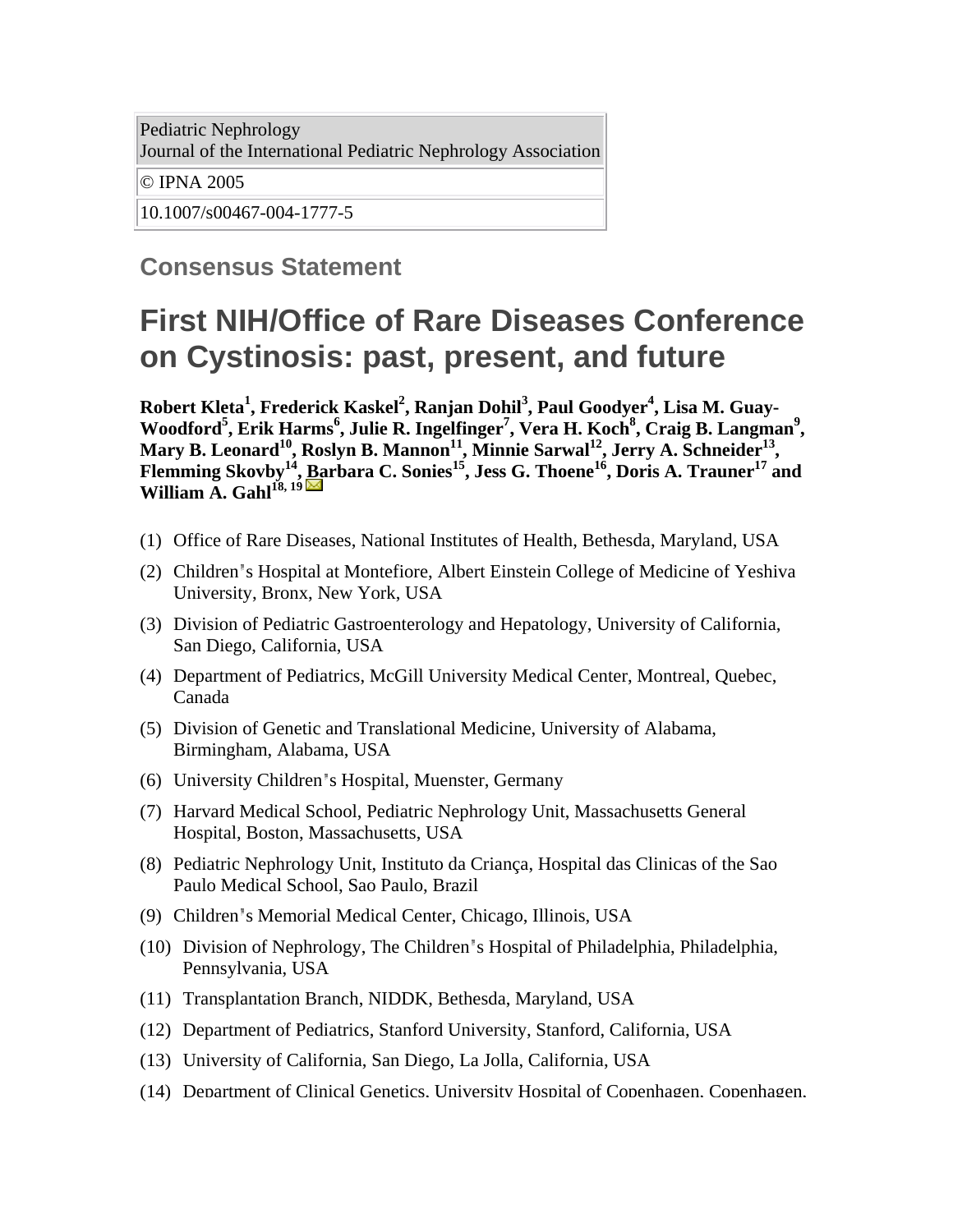Denmark

- (15) Ultrasound Imaging Laboratory, Department of Rehabilitation Medicine, National Institutes of Health, Bethesda, Maryland, USA
- (16) Hayward Genetics Center, Tulane University School of Medicine, New Orleans, Louisiana, USA
- (17) Department of Neurosciences, University of California, San Diego, California, USA
- (18) National Human Genome Research Institute, Medical Genetics Branch, National Institutes of Health, 10 Center Drive, MSC 1851, Building 10, Room 10C103, Bethesda, MD 20892-1851, USA
- (19) Section on Human Biochemical Genetics, National Institutes of Health, Bethesda, Maryland, USA

### **M** William A. Gahl **Email:** bgahl@helix.nih.gov **Phone:** +1-301-4022739 **Fax:** +1-301-4022740

**Received:** 8 October 2004 **Accepted:** 27 October 2004 **Published online:**  27 January 2005

#### **Without Abstract**

**Keywords** Cystinosis

Researchers and clinicians with expertise in cystinosis and related fields met on 12–13 May 2004 on the NIH campus for a 1.5-day symposium sponsored by the NIH Office of Rare Diseases, the NHGRI, and NIDDK, and supported in part by the Cystinosis Foundation and the Cystinosis Research Network. The meeting addressed the past, present, and future of nephropathic cystinosis research.

As background, nephropathic cystinosis is an autosomal recessive lysosomal storage disorder with an estimated incidence of 1 in 100–200,000 live births [*1*, *2*]. Patients appear normal at birth but generally develop failure to thrive and manifest renal tubular Fanconi syndrome, with its concomitant metabolic (normal anion gap) acidosis and volume depletion, electrolyte imbalances, growth retardation, and hypophosphatemic rickets by 6–12 month of age. Later, photophobia reflects progressive corneal crystal accumulation. In the natural history of untreated cystinosis, kidney failure occurs at approximately 10 years of age, requiring dialysis or kidney transplantation. Later in the untreated patient, extra-renal complications occur with varying frequencies. These include distal vacuolar myopathy, swallowing abnormalities, retinal blindness, diabetes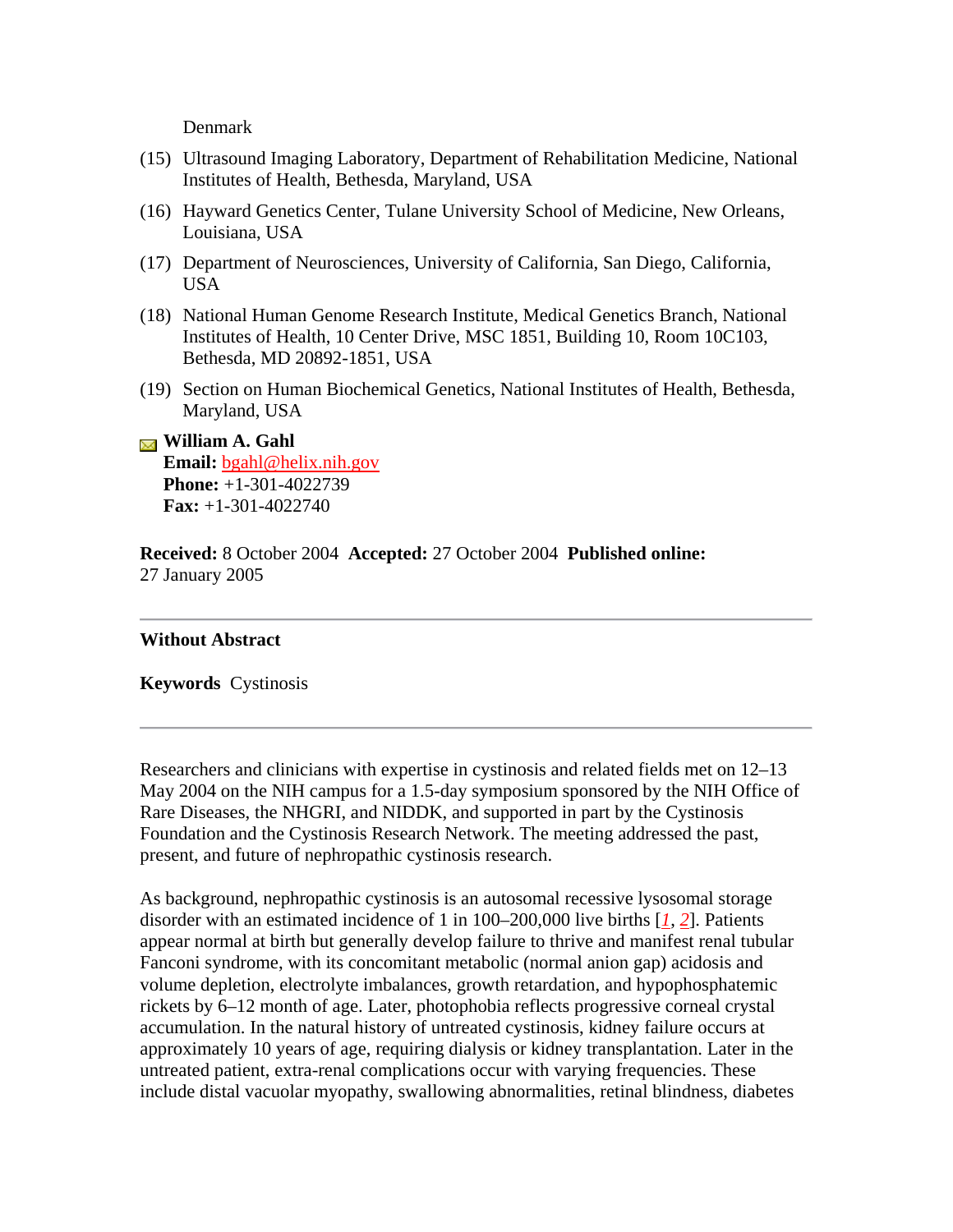mellitus, pancreatic exocrine insufficiency, decreased pulmonary function, and neurological deterioration. More information on cystinosis and its molecular diagnosis can be obtained at http://www.genetests.org.

There was agreement on the importance of several topics related to the disease:

- 1. Early diagnosis is critical and relies upon the findings of failure to thrive and renal tubular Fanconi syndrome. Cystinosis remains the most common, and the most treatable, identifiable cause of renal Fanconi syndrome in children. Definitive diagnosis is accomplished by finding of an elevated leukocyte cystine level, generally 3–20 nmol half-cystine/mg protein, at any age. However, normal values are <0.2 nmol half-cystine/mg protein, and higher values should raise suspicion sufficient to warrant discussion of the case with an expert in cystinosis. This leukocyte cystine assay is available in the CLIA-certified laboratories of Dr. Jerry Schneider at the University of California, San Diego, and Dr. Jess Thoene at Tulane University School of Medicine. In addition to elevated leukocyte cystine levels, the finding of corneal crystals on slit lamp examination by an experienced ophthalmologist can also make the diagnosis, but some patients do not have crystals until 1–2 years of age. A reasonable goal would be to diagnose infants with cysinosis prior to 1 year of age. This aim can be accomplished if pediatricians, family practitioners, and pediatric nephrologists first consider cystinosis when they see signs and symptoms of renal tubular Fanconi syndrome. In addition, consideration should be given to developing a newborn screening test for cystinosis.
- 2. Treatment should employ a team approach, including a pediatric nephrologist, a metabolic disease expert, a genetic counselor, and a local pediatrician or family practitioner. Therapy involves ready access to water and salt, oral repletion with potassium and alkalinizing agents (e.g., citrate or bicarbonate), and provision of supplemental phosphate salts. In some cases, a vitamin D preparation is needed to increase intestinal absorption and decrease urinary losses of phosphate. Blood chemistry should be monitored frequently at the initiation of therapy, perhaps every other week for the 1st month and then monthly for 6 months. Stabilization of blood chemistry should be complete within several weeks and healing of rickets within 3–6 months. Oral cysteamine (Cystagon) therapy should be initiated within days of diagnosis. Ophthalmic examinations should be performed approximately every year to rule out idiopathic intracranial hypertension by finding flat optic discs. Neurological progress should be monitored on a regular basis to assess the presence of co-ordination problems and learning difficulties in childhood, and for myopathic changes and cognitive deterioration in adults. Linear growth should be evaluated approximately 6 months after optimal control of blood chemistry and initiation of Cystagon. If the growth velocity has not improved, or the patient remains below the 3rd percentile for height after a year of therapy recombinant human growth hormone therapy should be considered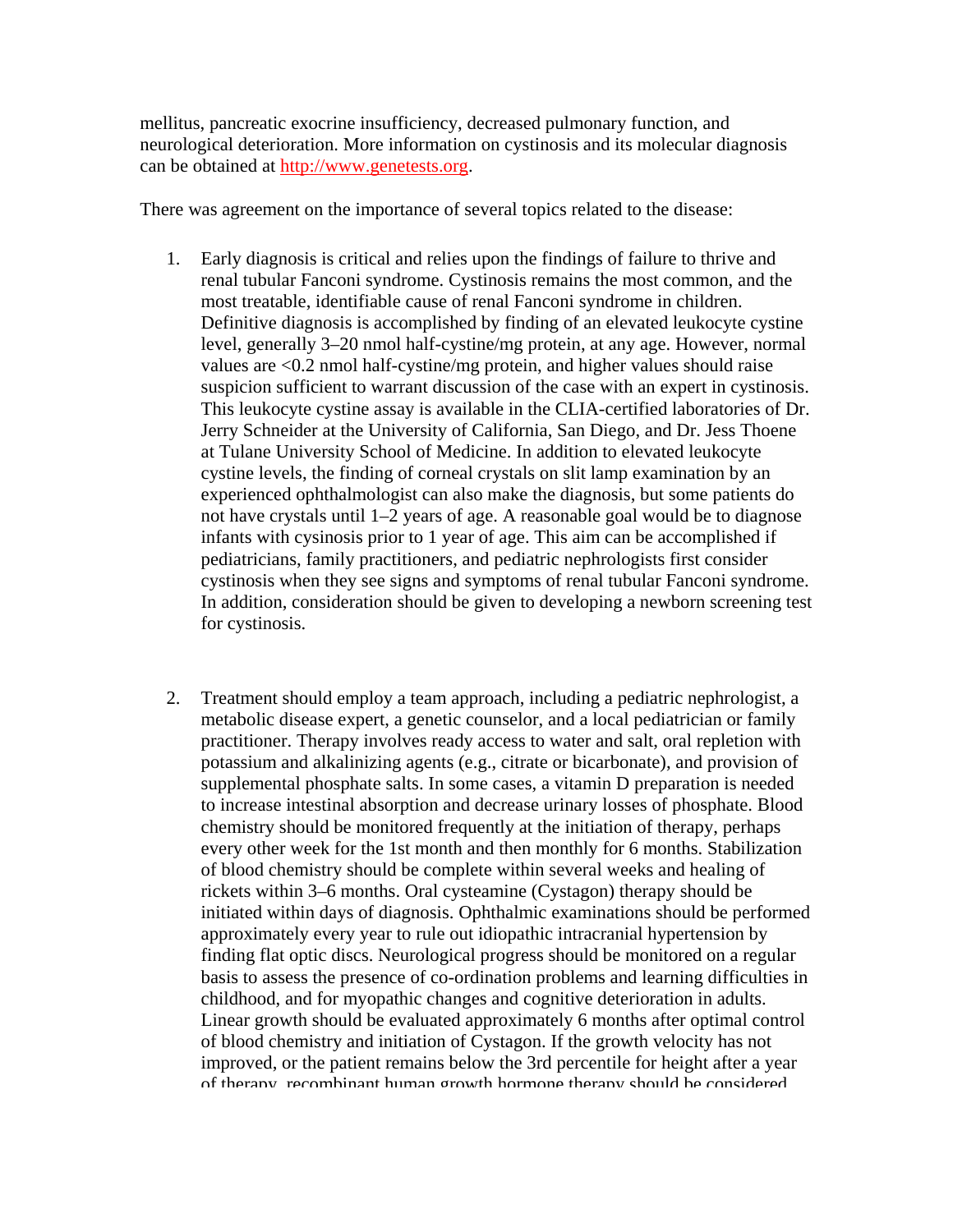Renal transplantation is the treatment of choice for end-stage renal disease in cystinosis, and is completely curative for the Fanconi syndrome. Pre-emptive transplantation is preferred. Steroid minimization or avoidance after transplantation can help maximize growth potential. The use of carnitine for improvement in muscle function remains controversial, but may be used in selected circumstances.

- 3. Oral cysteamine therapy provides the mainstay of cystinosis treatment and should be started as soon as possible to prevent glomerular deterioration and allow for growth of renal function. Initial dosing is incremental (over approximately 2– 4 weeks) to achieve 60 mg/kg per day given every 6 h, not q.i.d. Further dose increases, to between 60 and 90 mg/kg per day (or between 1.3 and 1.95  $\frac{g}{m^2}$  per day), should be implemented to achieve a leukocyte cystine level <1.0 nmol halfcystine/mg protein. Since <0.2 nmol half-cystine/mg protein is normal, consideration should be given to administering doses that achieve leukocyte cystine values approaching this level. (For example, doses >60 mg/kg per day can be prescribed to lower the leukocyte cystine value from 0.9 to 0.3 nmol halfcystine/mg protein.) The dose should never exceed 90 mg/kg per day of cysteamine free base. The dose recommended for adults is 500 mg every 6 h, but higher doses are often required to achieve satisfactory cystine depletion. Cystagon can be given with food or drink, but should be taken in bolus form (i.e., within 5 min) rather than dissolved and sipped over time. For patients with gastric acid-related symptoms, proton pump inhibitors may prove helpful. Cystagon, available in capsules of 50 mg and 150 mg of free base, is approved by the United States Food and Drug Administration to prevent renal function deterioration and enhance linear growth in pre-transplant cystinosis patients. However, based upon its salutary effects in maintaining thyroid function and depleting muscle of cystine, it should also be used in post-kidney transplant patients to help preserve other organs.
- 4. Transitioning of care from pediatric to adult services remains an important area of concern. Internal medicine-trained nephrologists, in particular, must become familiar with cystinosis in the adult patient. Pediatric nephrologists should assist their colleagues in this pursuit, specifically via interactions with societies of adult nephrologists. The establishment of centers for the care of cystinosis patients by both pediatric and adult specialists should be considered.
- 5. Future studies should include investigations into the value of therapies to reduce proteinuria, the possibility of newborn screening for cystinosis, and the development of alternatives to cysteamine for achieving cystine depletion.